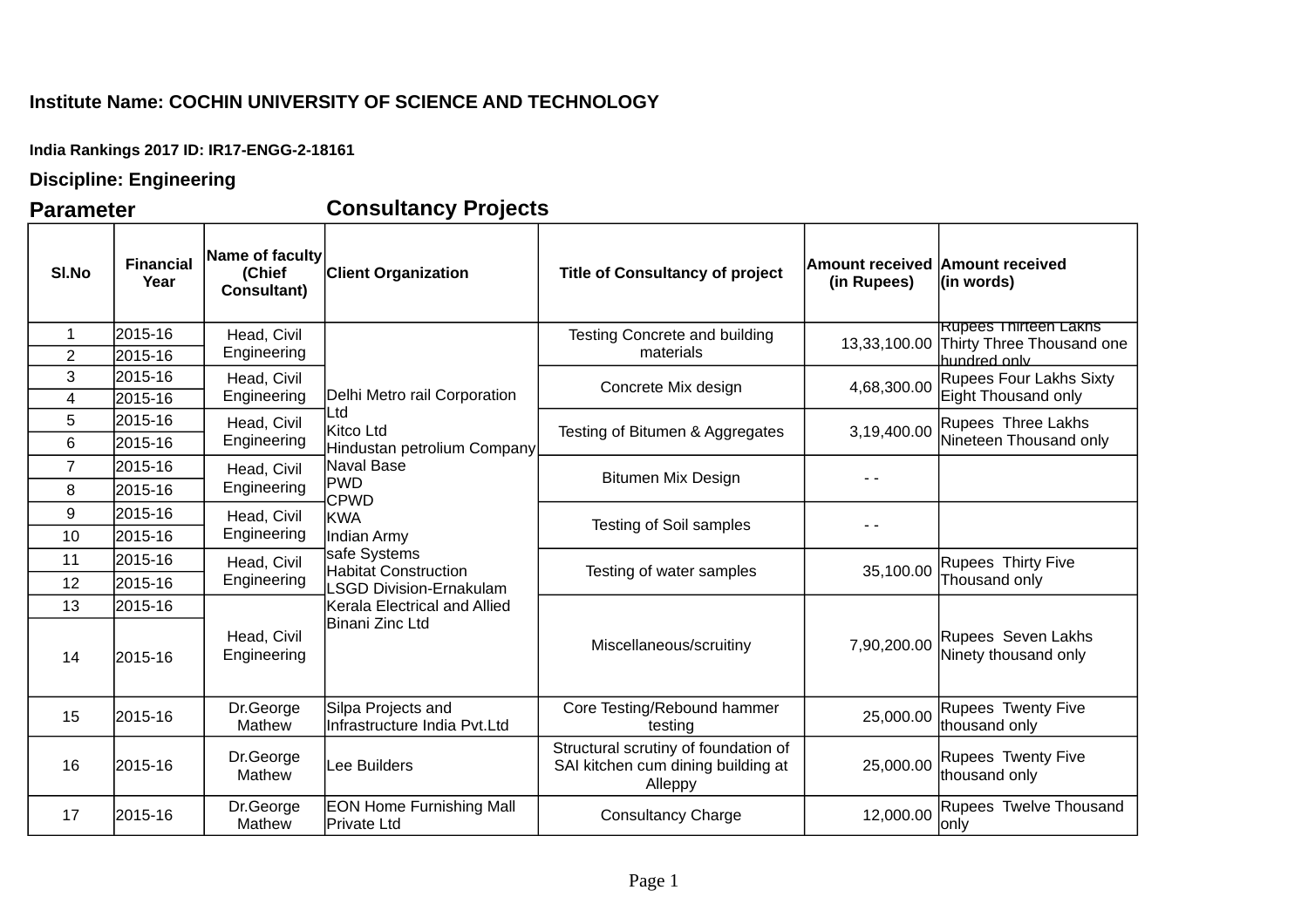| 18 | 2015-16 | Dr.George<br>Mathew                       | Cochin Municipal Corporation                 | Verification of Structural Condition of<br>Muncipal corporation main Building,<br><b>Marine Drive</b>               | 85,000.00 | Rupees Eighty Five<br>thousand only       |
|----|---------|-------------------------------------------|----------------------------------------------|---------------------------------------------------------------------------------------------------------------------|-----------|-------------------------------------------|
| 19 | 2015-16 | Dr.G.Madhu                                | <b>Factories &amp; Boilers</b>               | Training for additional Inspectors of<br>factories and Senior Superintendents-<br>Director of factories and boilers |           |                                           |
| 20 | 2015-16 | Dr.George<br>Mathew                       | Cochin Municipal Corporation                 | Structural design of Women<br>recreation center                                                                     | 40,000.00 | Rupees Forty Thousand<br>onlv             |
| 21 | 2015-16 | Dr.Renjith V.R                            | 4M Consultants                               | LOPA study at KMML                                                                                                  | 50,000.00 | Rupees Fifty Thousand<br>onlv             |
| 22 | 2015-16 | Dr.Renjith V.R                            | 4M Consultants                               | Studies at LPG Bottling Plant<br>Irumpanam                                                                          | 50,000.00 | Rupees Fifty Thousand<br>lonly            |
| 23 | 2015-16 | Dr Bijoy A Jose                           | Agileblaze Technologies<br>Pvt.Ltd.          | Mobile computing                                                                                                    |           | 3,00,000.00 Rupees Three Lakhs only       |
| 24 | 2015-16 | Dr.Dileep<br>Krishnan &<br>Dr.Siva Prasad | <b>State Water Transport</b><br>Department   | Purchase of 120 Pax Passenger-<br><b>Cum-Tourist Service Boat</b>                                                   |           |                                           |
| 25 | 2015-16 | Dr.Siva Prasad                            | <b>State Water Transport</b><br>Department   | Purchase of Tourist-Cum-passenger<br>service boat in vykkom Ernakulam<br>route                                      | 45,000.00 | <b>Rupees Forty Five</b><br>Thousand only |
| 26 | 2015-16 | Head, Ship<br>Technology                  | Naval Physical &<br>Oceanographic laboratory | <b>Structural Analysis of Helodeck</b>                                                                              | 45,000.00 | Rupees Forty Five<br>Thousand only        |
| 27 | 2015-16 | Dr.Siva Prasad                            | Kerala State Electricity Board               | Nominated as Consultant, dam<br>rehabilitation and improvement<br>Project                                           |           |                                           |
| 28 | 2015-16 | Dr.C.B.Sudheer                            | <b>State Water Transport</b><br>Department   | Plan approval of 8 Shikkara Boats                                                                                   | 20,000.00 | <b>Rupees Twenty Thousand</b><br>lonlv    |
| 29 | 2015-16 | Dr.C.B.Sudheer                            | <b>State Water Transport</b><br>Department   | Plan approval of 4 Motor Boats                                                                                      |           | 10,000.00 Rupees Ten Thousand only        |
| 30 | 2015-16 | Dr.C.B.Sudheer                            | <b>State Water Transport</b><br>Department   | Heel test of 9 Shikkara Boats                                                                                       | 45,000.00 | Rupees Forty Five<br>Thousand only        |
| 31 | 2015-16 | Dr.C.B.Sudheer                            | <b>State Water Transport</b><br>Department   | Heel test of 4 Motor Boats                                                                                          | 20,000.00 | Rupees Twenty Thousand<br> only           |